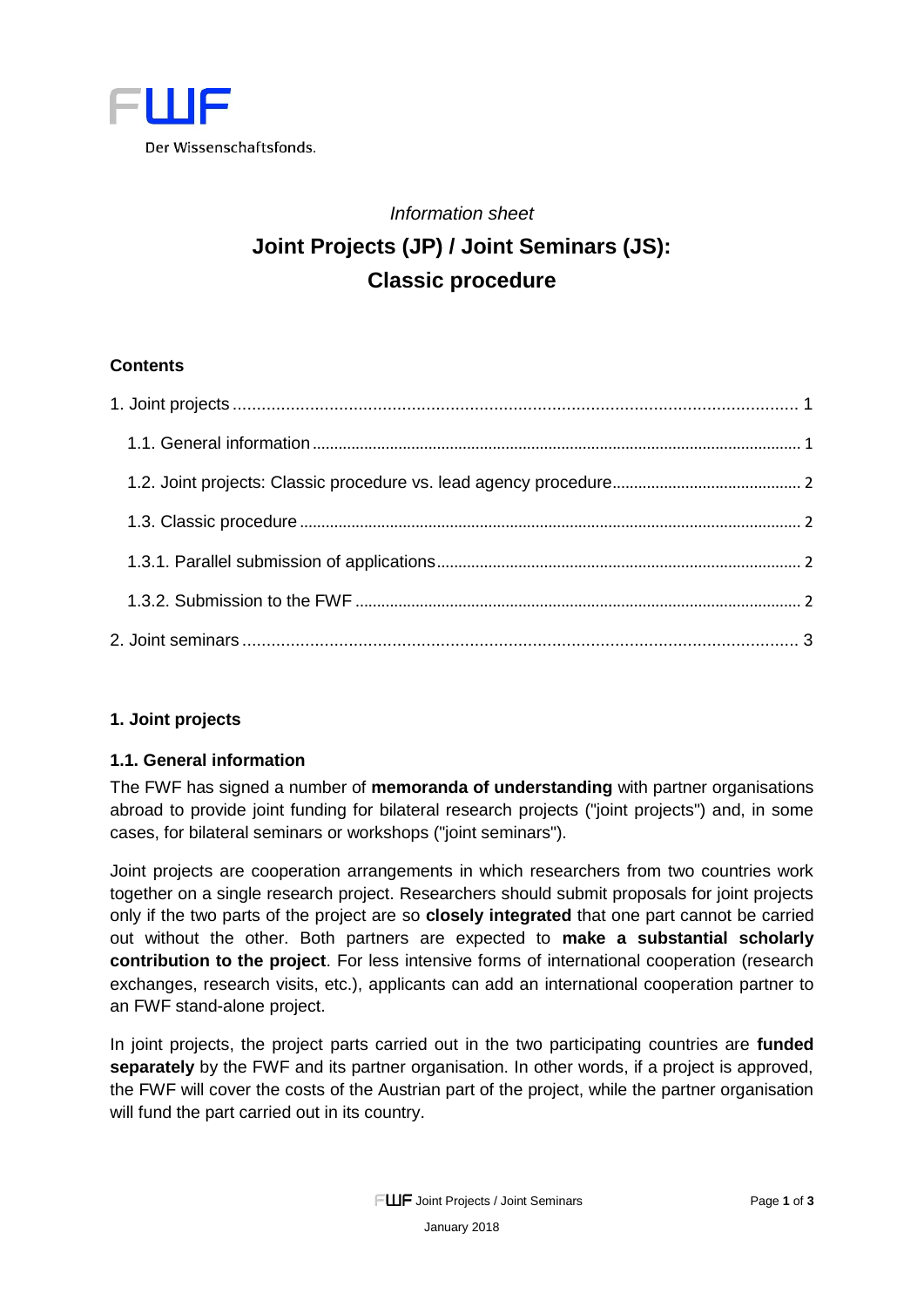## <span id="page-1-0"></span>**1.2. Joint projects: Classic procedure vs. lead agency procedure**

Depending on the agreement concluded by the FWF and the partner organisation abroad, applications for joint projects are handled according to the **lead agency procedure** *or* the **classic procedure**. Under the lead agency procedure, the joint project is submitted to and reviewed by only *one* of the two funding agencies, although the two parts of the project are funded separately. This procedure is used in the DACH cooperation arrangement with the German Research Foundation (*Deutsche Forschungsgemeinschaft*, or DFG) and the Swiss National Science Fund (*Schweizerischer Nationalfonds*, or SNSF), and in the FWF's cooperation with the French National Research Agency (*Agence nationale de la recherche*, or ANR). For details, please consult the document "*Information for Applicants*", which is available [here.](http://www.fwf.ac.at/en/research-funding/fwf-programmes/international-programmes/joint-projects/) In other cases, proposals are submitted under the "classic" procedure, which is described below.

# <span id="page-1-1"></span>**1.3. Classic procedure**

# <span id="page-1-2"></span>**1.3.1. Parallel submission of applications**

In the **classic procedure**, applicants are required to submit **parallel proposals** to the FWF and its partner organisation abroad. Unless otherwise specified in the call, the proposals must be submitted **at the same time,** with due attention to the call deadlines. In general, each of the two applications is to follow the **guidelines of the national funding agency** to which it is submitted.

Proposals submitted under the classic procedure are **reviewed separately** by the FWF and its partner organisation abroad. Any exceptions to this practice will be specified in the call. A joint project is considered to be "approved" only if **both organisations** recommend funding the project on the basis of their review processes.

## <span id="page-1-3"></span>**1.3.2. Submission to the FWF**

 $\overline{\phantom{a}}$ 

Joint project proposals under the classic procedure must adhere to the [FWF Application](http://www.fwf.ac.at/fileadmin/files/Dokumente/Antragstellung/Einzelprojekte/p_antragsrichtlinien.pdf)  [Guidelines for Stand-Alone-Projects](http://www.fwf.ac.at/fileadmin/files/Dokumente/Antragstellung/Einzelprojekte/p_antragsrichtlinien.pdf) or, if applicable, to the [FWF Application Guidelines for](http://www.fwf.ac.at/fileadmin/files/Dokumente/Antragstellung/KLIF/klif_application-guidelines.pdf)  [Clinical Research.](http://www.fwf.ac.at/fileadmin/files/Dokumente/Antragstellung/KLIF/klif_application-guidelines.pdf) **1**

The **entire project** must be described in the **work plan and project schedule**. Both the connection between the two project parts and the resources to be deployed **on each side** should be clearly described, as should the **specific added value** of the international cooperation arrangement. The application must also include the following parts:

- A **brief description of the project partner abroad** along with an indication of their specific contribution to the project and/or relevant skills.
- An **academic CV and publication list**, prepared according to FWF standards, for the project partner abroad.
- A **letter of intent** from the project partner abroad confirming that a parallel application is being submitted in their country (a fax, letter or e-mail will suffice for this purpose).

<sup>&</sup>lt;sup>1</sup> Please note that all limits (e.g., on the number of pages, publications and enclosures) specified in the guidelines must be observed.